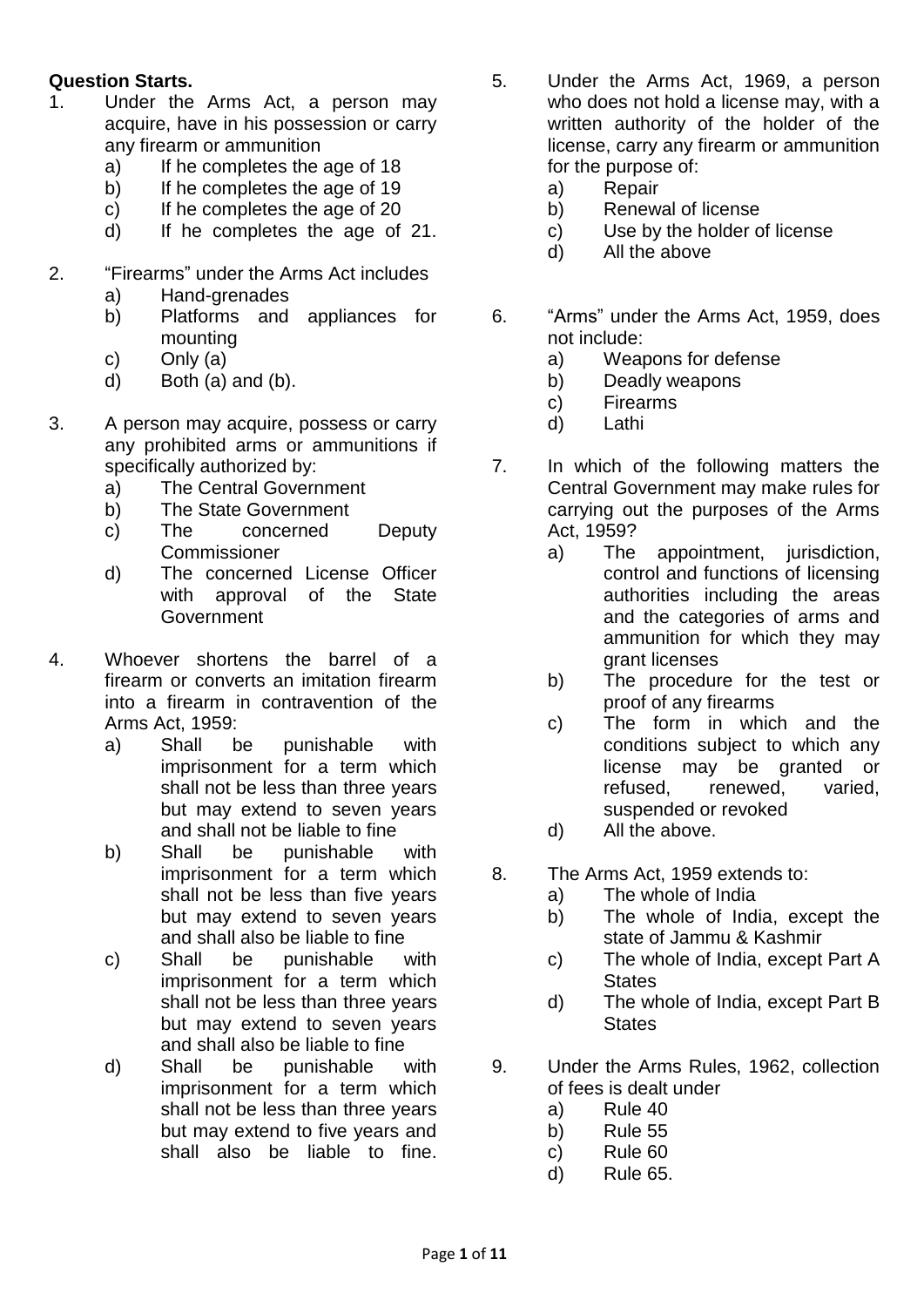- 10. What is the age limit for training and target practice of any person under the Arms Rules, 1962?
	- a) Less than sixteen years but not below the age of twelve years
	- b) Less than 16 years but not below the age of 11 years
	- c) Less than 15 years but not below the age of 12 years
	- d) None of the above.
- 11. The State Government or the District Magistrate may impose a collective fine on the inhabitants of the dangerously disturbed area under the Punjab Security of the State Act, 1953:
	- a) When the inhabitants are concerned in the commission of offences or other acts which are prejudicial to the security of the **State**
	- b) When the inhabitants are concerned in the commission of offences or other acts which are prejudicial to the maintenance of law and order
	- c) When the inhabitants are harboring persons concerned in the commission of such offences or acts
	- d) All the above.
	- 12.If any person contravenes the provisions that no person shall take part in the organization, control, management or training of, or be a member of, any body of persons organized or trained or equipped for the purpose of enabling them to be employed in usurping the function of the Police or for the unauthorized use or display of force, then he shall be
		- a) Punishable with imprisonment for a term which may extend to one year, or with fine, or with both
		- b) Punishable with imprisonment for a term which may extend to two year, or with fine, or with both
		- c) Punishable with imprisonment for a term which may extend to three year, or with fine, or with both
		- d) Punishable with imprisonment for a term which may extend to one year but no fine.
- 13.Under the Punjab Security of the State Act, 1953, the Advisory Council constituted by the State Government shall consist of
	- a) A Chairman
	- b) Two members who are or have been, or are qualified to be appointed as Judges of a High **Court**
	- c) Only (b)
	- d) Both (a) and (b).
- 14.All offences punishable under the Punjab Security of the State Act, 1953 shall be:
	- a) Bailable
	- b) Non-cognizable
	- c) Cognizable and non-bailable
	- d) Non-cognizable and bailable..
- 15.If anyone makes a speech which undermines the security of the State or friendly relations with foreign States, the person shall be:
	- a) Issued a warning but no punishment
	- b) Punishable with imprisonment only but no fine
	- c) Punishable with imprisonment which may extend to three years or with fine or with both
	- d) Punishable with imprisonment which may extend to five years or with fine or with both.
- 16.Under section 5 of the Punjab Security of the State Act, 1953, no person shall have in his possession, or wear, carry or display, any uniform or flag or banner etc. which has been declared:
	- a) Unjust by the Government
	- b) Unreasonable by the Government
	- c) Unlawful by the Government
	- d) None of the above
- 17.Which among the following sections has been inserted by the Punjab Security of the State (Amendment) Act, 1954?
	- a) Section 7-A
	- b) Section 8-A
	- c) Section 9-A
	- d) Section 10-A.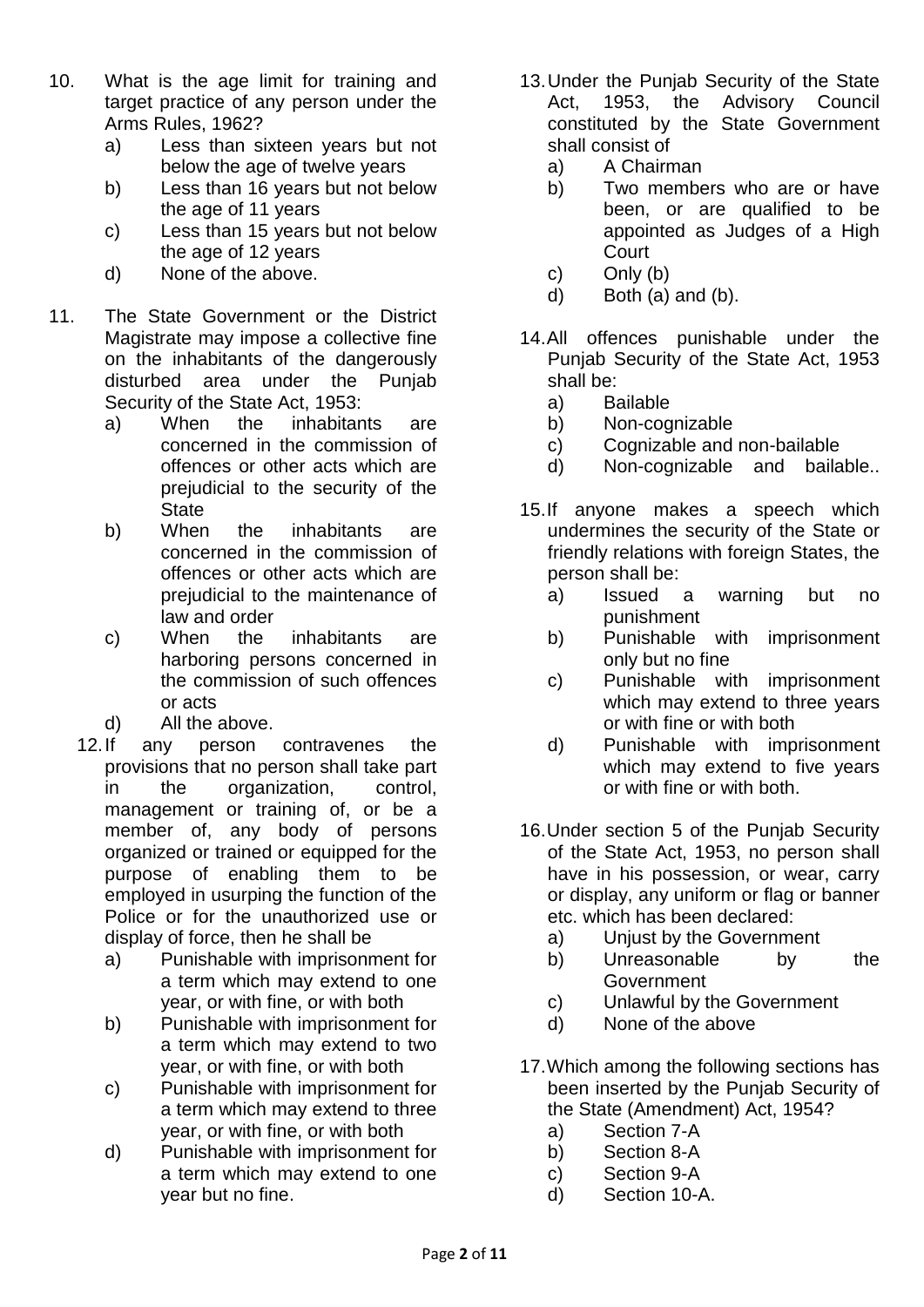- 18.No restriction under the Punjab Security of the State Act, 1953 shall be operative for more than one year if made by
	- a) A District Magistrate
	- b) The State Government
	- c) The Central Government
	- d) None of the above.
- 19.Who among the following has the power to prohibit meetings and processions in any public places under the Punjab Security of the State Act, 1953?
	- a) The Residents of the concerned places
	- b) The District Magistrate
	- c) The State Government
	- d) The Commissioner of Police.
- 20.When a representation is placed, the Advisory Council have to submit its report to the State Government:
	- a) Within 15 days from the date on which a representation is placed
	- b) Within 20 days from the date on which a representation is placed
	- c) Within 30 days from the date on which a representation is placed
	- d) Within 60 days from the date on which a representation is placed.
- 21.In order to drive a motor vehicle in a public place, a person must attain the age of:
	- a) Sixteen years
	- b) Eighteen years
	- c) Twenty one years
	- d) None of the above.
- 22. Under section 21(1) of the Motor Vehicles Act, 1988, the period of suspension from the date on which a case of dangerous driving is registered is
	- a) 1 year
	- b) 6 months
	- c) 3 months
	- d) 2 months.
- 23. No person shall drive a motor vehicle or cause or allow a motor vehicle to be driven in any public place at a speed:
- a) Exceeding the maximum limit fixed under the Act
- b) Below the minimum limit fixed under the Act
- c) Both
- d) None of the above.
- 24. Which of the following cases observed that the principle of 'first come first serve' is not applicable?
	- a) A. Viswanathan v. State Transport Appellate Tribunal, **Pondicherry**
	- b) Hira Ram Toofani v. State Transport Authority, Bihar
	- c) Shamin Haider v. R.T.A. Meerut
	- d) Shamin Haider V. R.T.A. Ludhiana.
- 25. The registration certificates and the special registration marks to be assigned to the motor vehicles belonging to diplomatic and consular officers, are to prescribed by the
	- a) Concerned State Government
	- b) Central government
	- c) Only (b) is true
	- d) Only (a) is true.
- 26. Under the Motor Vehicles Act, 1988, a learner's license is valid for:
	- a) Four months
	- b) Six months
	- c) One year
	- d) None of the above.
- 27. Driving a motor vehicle, not registered under Chapter IV the Motor Vehicles Act, 1988, in a public place is:
	- a) Permitted if the Transport Commissioner agrees
	- b) Permitted if the Deputy Commissioner agrees
	- c) Not permitted
	- d) Not permitted unless the owner intends to register it under Chapter IV the Motor Vehicles Act, 1988.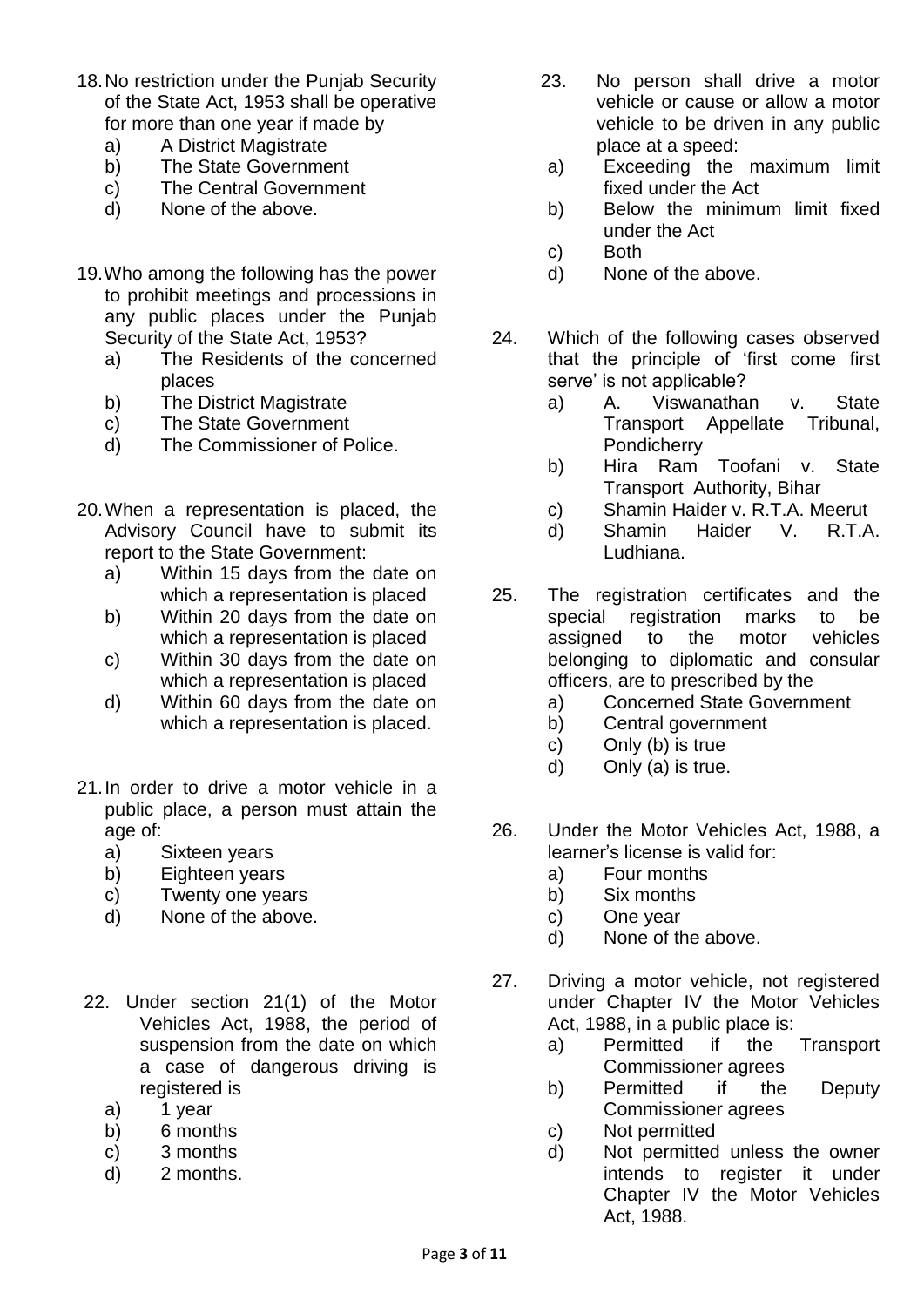- 28. 'Protective headgear' means a helmet which by virtue of its
	- a) Shape
	- b) Material
	- c) Construction
	- d) All the above.
- 29. In which of the following matters the Central Government may make rules relating to the construction, equipment and maintenance of motor vehicles
	- a) The width, the height, length and overhang of vehicles and of the loads carried
	- b) The manner in which objections may be filed under sub-section (1) of section 100 of the Motor Vehicles Act, 1988
	- c) The period within which the owner may claim any article found left in any transport vehicle under section 106 of the Motor Vehicles Act, 1988 and the manner of sale of such article
	- d) All the above.
- 30. When death or permanent dismemberment of any person is caused from an accident arising out of the use of a motor vehicle, the owner or owners is / are bound to pay compensation:
	- a) On the principle of equity
	- b) On the principle of equality
	- c) On the principle of fault liability
	- d) On the principle of no fault liability.
- 31.Which of the following persons are not liable to penalty in relation to a gaming house?
	- a) Owner who uses the place as a gaming house
	- b) Occupier who allows the place to be used as a gaming house
	- c) Person who advances money for the purpose of gaming with persons frequenting gaming houses
	- d) None of the above.
- 32. Which of the following state(s) in India legalized gambling in casinos?
	- a) Goa and Sikkim
	- b) Mumbai and Sikkim
	- c) Goa and Mumbai
	- d) Kerala and Goa.
- 33. Who among the following shall be liable to a fine not exceeding two hundreds rupees, or to imprisonment of either description for a term not exceeding three months?
	- a) Whoever advances or furnishes money for the purpose of gaming with persons frequenting such house, walled enclosure, room or place;
	- b) Whoever, being the owner or occupier of any such house, walled enclosure, room or place as aforesaid, knowingly or wilfully permits the same to be opened, occupied, used or kept by any other person as a common gaming house; and
	- c) Whoever, being the owner or occupier, or having the use, of any house, walled enclosure, room or place, situated within the limits to which the Public Gambling Act applies, opens, keeps or uses the same as a common gaming house;
	- d) All of the above.
- 34. Penalty for being found in gaminghouse under the Public Gambling Act, 1867 is:
	- a) A fine not exceeding one hundred rupees, or to imprisonment for any term not exceeding one month
	- b) A fine not exceeding one hundred rupees, or to imprisonment for any term not exceeding two months
	- c) A fine not exceeding one hundred rupees, or to imprisonment for any term not exceeding three months
	- d) A fine not exceeding one hundred rupees, or to imprisonment for any term not exceeding one year.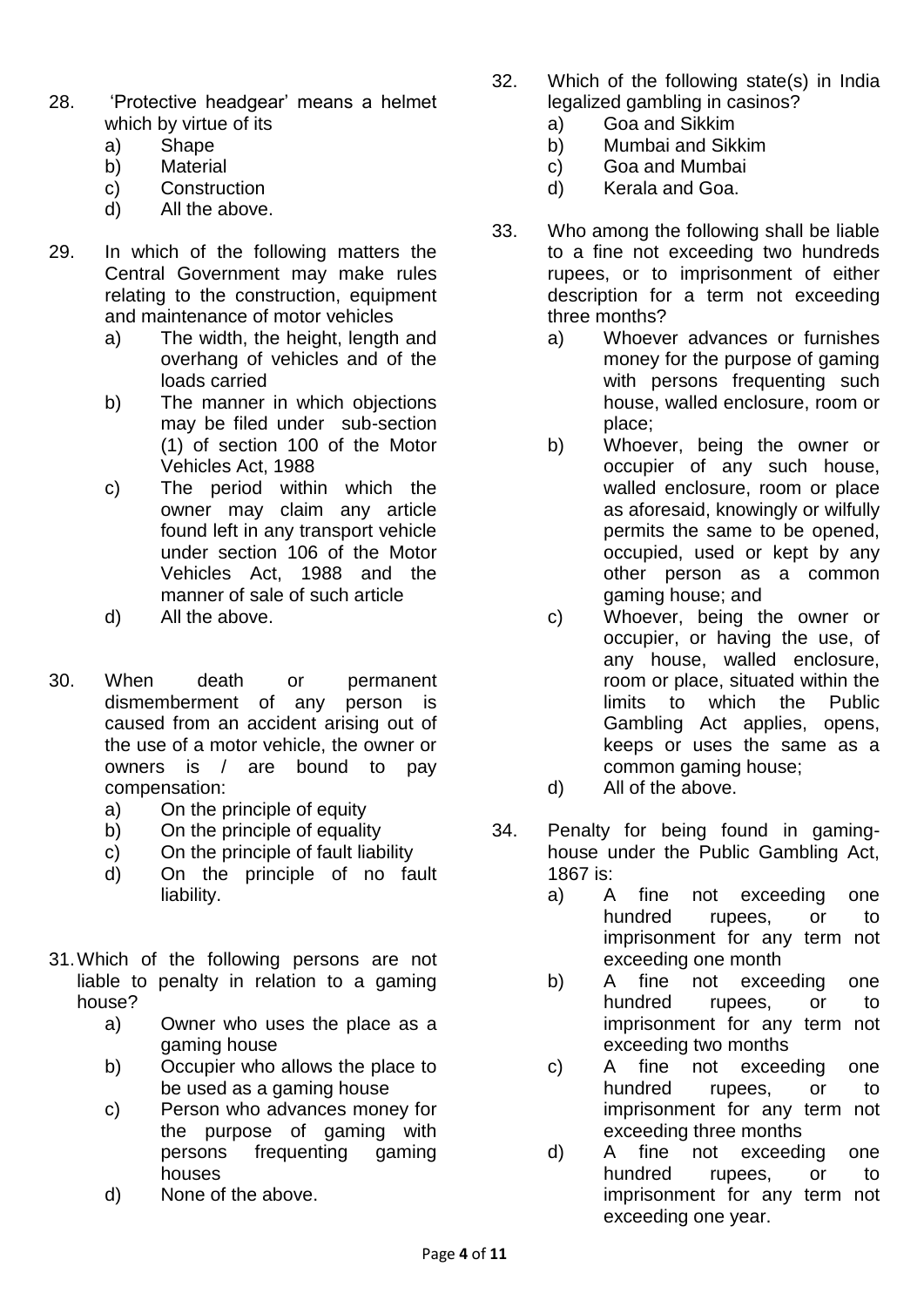- 35. All fines imposed under the Public Gambling Act, 1867, may be recovered in the manner prescribed by
	- a) Section 61 of Indian Evidence Act
	- b) Section 61 of Indian Penal Code
	- c) Section 61 Code of Criminal Procedure
	- d) The Public Gambling Act.
- 36. On conviction for keeping a gaming house, all instruments of gaming, money and articles seized, not being instruments of gaming, may be:
	- a) Destroyed
	- b) Forfeited
	- c) Converted into money
	- d) All the above
- 37. Under the Public Gambling Act, 1867, who has the power to enter and authorize police to enter and search any house, walled enclosure, room or place, used as a common gaming-house?
	- a) The District Magistrate
	- b) The District Superintendent of Police
	- c) Other officer invested with the full powers of a Magistrate
	- d) Any of the above.
- 38. A person found in gaming-house is liable to penalty If he was found:
	- a) For the purpose of gaming under section 13
	- b) For the purpose of searching the gaming house under section 5
	- c) For the purpose of gaming under section 4
	- d) None of the above.
- 39. Who can apprehend a person found setting any birds or animals to fight, in any public street, place, or thoroughfare situated within the limits to which the Public Gambling Act applies?
	- a) A Police Officer
	- b) A Magistrate
	- c) A Police Constable
	- d) None of the above.
- 40. Under the Public Gambling Act, 1867, the District Magistrate, the Officer having the full powers of a Magistrate or the District Superintendent of Police may enter or authorize police to enter and search a place used as gaming house:
	- a) By day
	- b) By night
	- c) By force
	- d) All the above.
- 41.If the cattle is not claimed within seven days from the date of their being impounded, the pound-keeper
	- a) shall report the fact to the officer in charge of the nearest policestation
	- b) shall report the fact to the Magistrate of the District
	- c) shall report the fact to the Village Authority
	- d) any of the above.
- 42. The officers and pound-keepers under the Cattle Trespass Act:
	- a) Can purchase any cattle directly
	- b) Can purchase any cattle indirectly
	- c) Cannot purchase any cattle directly
	- d) Cannot purchase any cattle directly or indirectly.
- 43. Under the provision of the Cattle Trespass Act,1871, the pounds shall be under the control of
	- a) The village authority
	- b) The Magistrate of the District
	- c) Both (a) and (b) are true
	- d) Both (a) and (b) are false.
- 44. For damage caused to land or crops or public roads by pigs, the following persons will be penalized:
	- a) The owner, if damage is caused by his neglect
	- b) The keeper if damage is caused by his neglect
	- c) The owner if damage is caused not by his neglect
	- d) All the above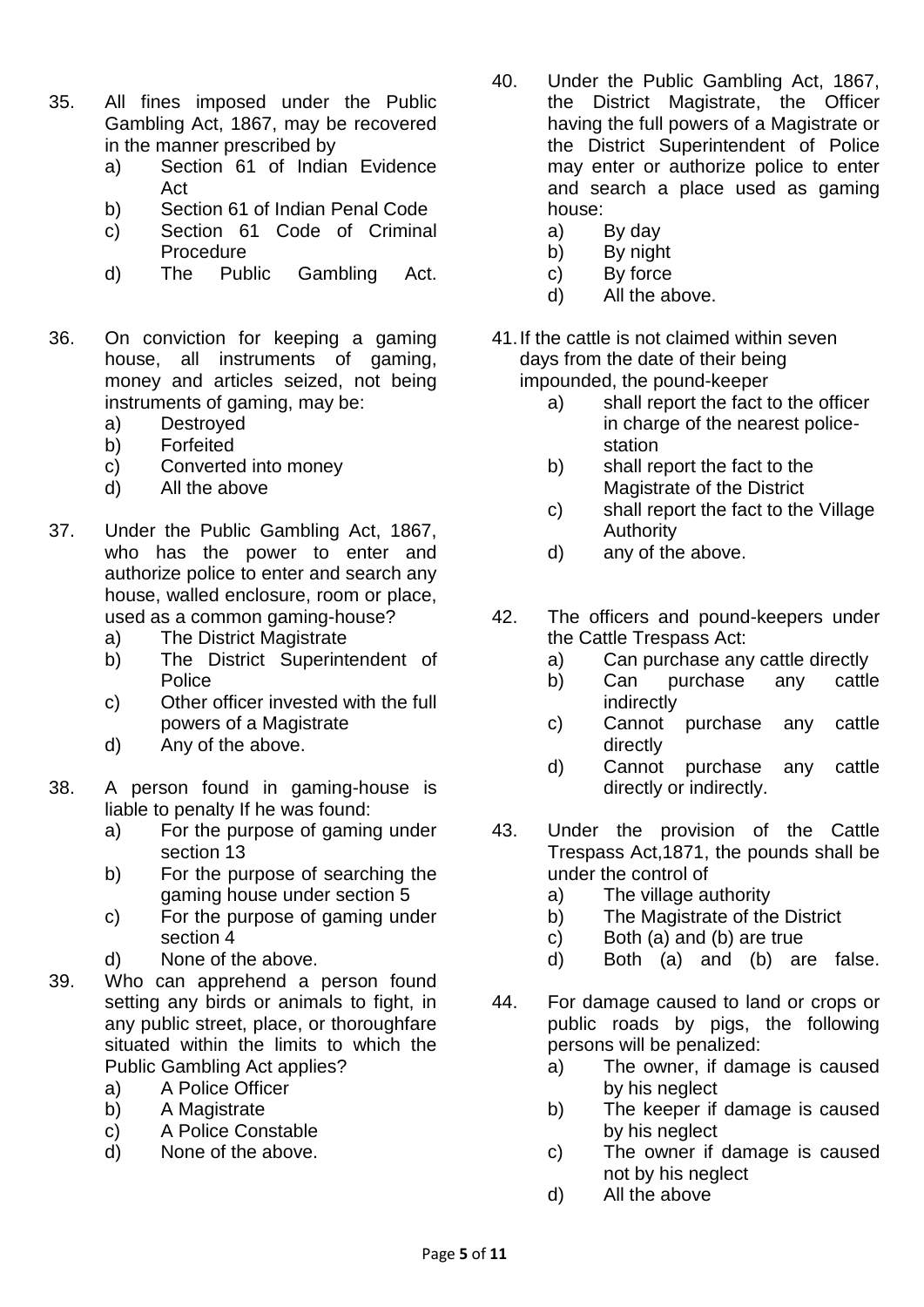- 45. Complaint under the provision of the Cattle Trespass Act, shall be made
	- a) In writing
	- b) Verbally
	- c) Either in writing or verbal
	- d) None of the above.
- 46. Under the Cattle Trespass Act, 1871, any cattle damaging land or its produce may be impounded and sent to the :
	- a) Office of the District Cattle Officer
	- b) Office of the District Magistrate
	- c) Office of the Superintendent of **Police**
	- d) Pound of the village
- 47. Under the Cattle Trespass Act, 1871, which of the following takes charge of and feeds the cattle?
	- a) The State Government
	- b) The Village Authority
	- c) The Pound-Keeper
	- d) None of the above.
- 48. Under the Cattle Trespass Act, 1871, the State Government may transfer certain functions to local authority and direct credit of surplus receipts to local fund, from time to time, by notification in the
	- a) Local newspaper
	- b) National newspaper
	- c) Official Gazette
	- d) Any one of the above.
- 49. Every pound-keeper shall be deemed to be a public servant within the meaning of
	- a) The Cattle Trespass Act
	- b) The Indian Penal Code
	- c) The Code of Criminal Procedure
	- d) The General Clauses Act.
- 50. Excisable article under the Eastern Bengal and Assam Excise Act, 1910, includes
	- a) Any intoxicating contraband
	- b) Any intoxicating drugs
	- c) Both (a) and (b)
	- d) Neither (a) or (b)
- 51. A Collector has power to investigate any offence punishable under the Eastern Bengal and Assam Excise Act, 1910 which a court in the Collector's jurisdiction would have power to inquire into or try under Chapter XV of the CPC relating to the place of enquiry or trial,
	- a) Only with the order of the **Magistrate**
	- b) Without the order of the Magistrate
	- c) Only with the order of the District Judge
	- d) None of the above
- 52. Which of the following of form of charas is liable to excise duty under the Eastern Bengal and Assam Excise Act, 1910?
	- a) Charas in any form
	- b) Charas which have been subject to any manipulations including those necessary for packing and transport
	- c) Charas which have not been subject to any manipulations except those necessary for packing and transport
	- d) Charas which are ready for sale or transport
- 53. The maximum period of detention in custody under the Eastern Bengal and Assam Excise Act, 1910, shall not exceed
	- a) 24 hours
	- b) 48 hours
	- c) 3 days
	- d) 7 days
- 54. Which of the following official(s) is/are responsible for the administration of the Excise Department and the collection of excise revenue in a district?
	- a) The District Collector
	- b) The Revenue Commissioner
	- c) The Excise Commissioner
	- d) Both (a) and (b)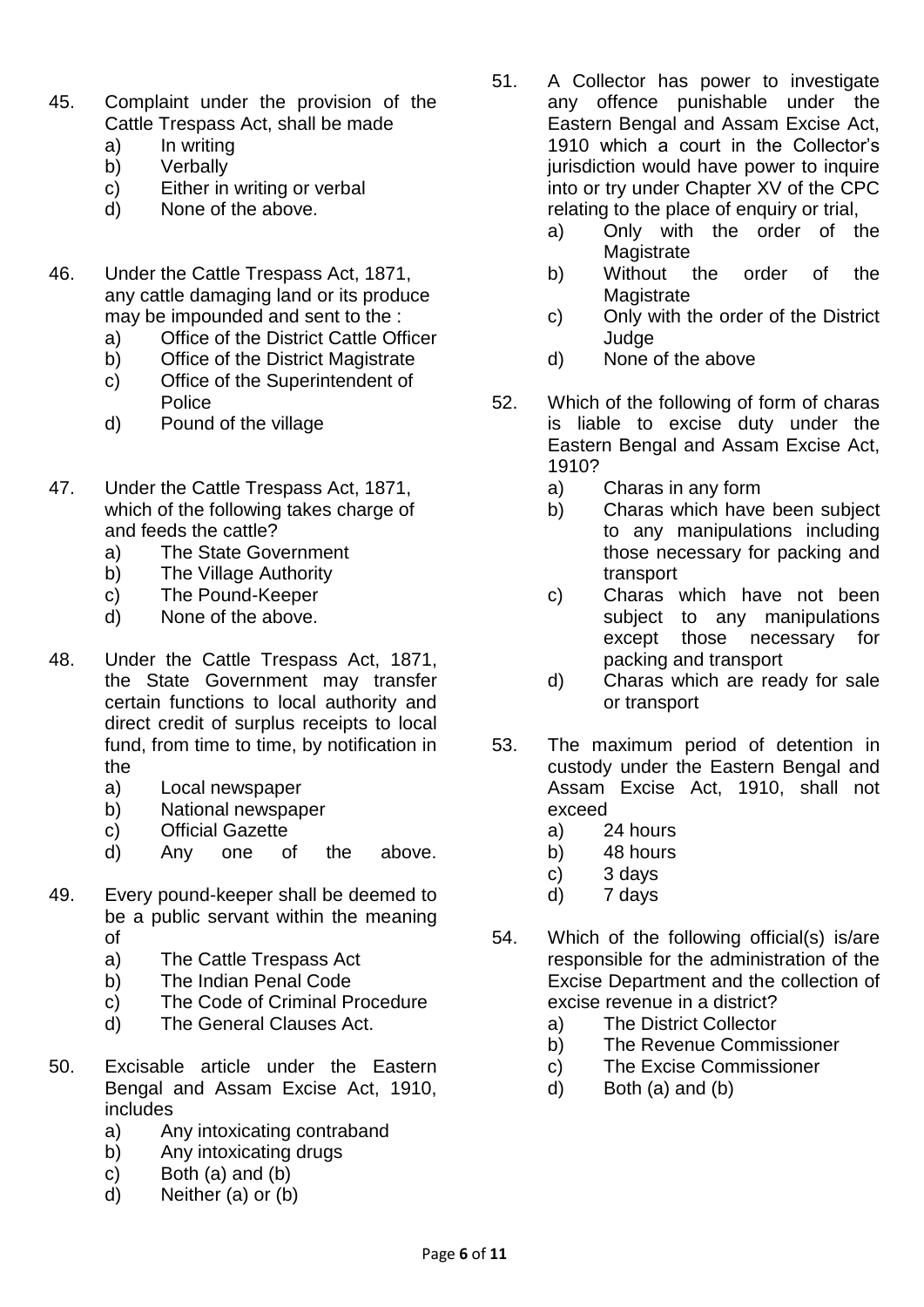- 55. Section 43 of the Eastern Bengal and Assam Excise Act, 1910, grants an investigating officer the powers exercisable by a police officer:
	- a) In all circumstances
	- b) Under certain circumstances
	- c) Only when the Excise Commissioner directs
	- d) Only when the Excise Commissioner directs
- 56. Any kind of intoxicant prohibited from import unless:
	- a) Conditions imposed by the State Government is fulfilled
	- b) Permission is obtained from the State Government
	- c) Any duty, if payable, has been paid
	- d) All of the above.
- 57. Under the Eastern Bengal and Assam Excise Act, 1910, passes for import, export or transport of intoxicants can be granted by:
	- a) The Collector alone
	- b) The Collector or especially authorized officer
	- c) The Excise Commissioner alone
	- d) The Excise Commissioner or especially authorized officer
- 58. Under the provision of the Eastern Bengal and Assam Excise Act, 1910, the term 'board' means
	- a) The State Government of Assam and Bengal
	- b) The State Government of Assam
	- c) The Excise Board of Eastern Bengal
	- d) The Provincial Government of Assam
- 59. Bottling of liquor for sale is not prohibited if:
	- a) Permitted by the concerned authority
	- b) Conditions on the license are fulfilled
	- c) Either (a) or (b) is fulfilled
	- d) Both (a) and (b) are fulfilled.
- 60. An improperly stamped instrument, when certified as duly stamped on payment of duty, shall be deemed to be duly stamped as from the date of:
	- a) Execution
	- b) Rectification
	- c) Both (a) and (b)
	- d) None of the above.
- 61. According to the Indian Stamp Act, 1899, any person who, being required under section 30 to give a receipt, refuses or neglects to give the same shall be
	- a) Punishable with fine which may extend to one hundred rupees
	- b) Punishable with fine which may extend to five hundred rupees.
	- c) Punishable with fine which may extend to one thousand rupees
	- d) Punishable with fine which may extend to ten thousand rupees
- 62. Any instrument which is not duly stamped is:
	- a) Illegal to hold
	- b) Inadmissible in evidence
	- c) Partly admissible in evidence
	- d) Admissible in cross examination
- 63. The provision relating to 'policies of sea-insurance' is provided under which section of Indian Stamp Act, 1899?
	- a) Section 7
	- b) Section 10
	- c) Section 17
	- d) Section 20.
- 64. Under the Indian Stamp Act, 1899, 'promissory note' means a promissory note as defined by
	- a) The Transfer of Property Act
	- b) The Negotiable Instruments Act
	- c) The Sale of Goods Act
	- d) The Indian Evidence Act.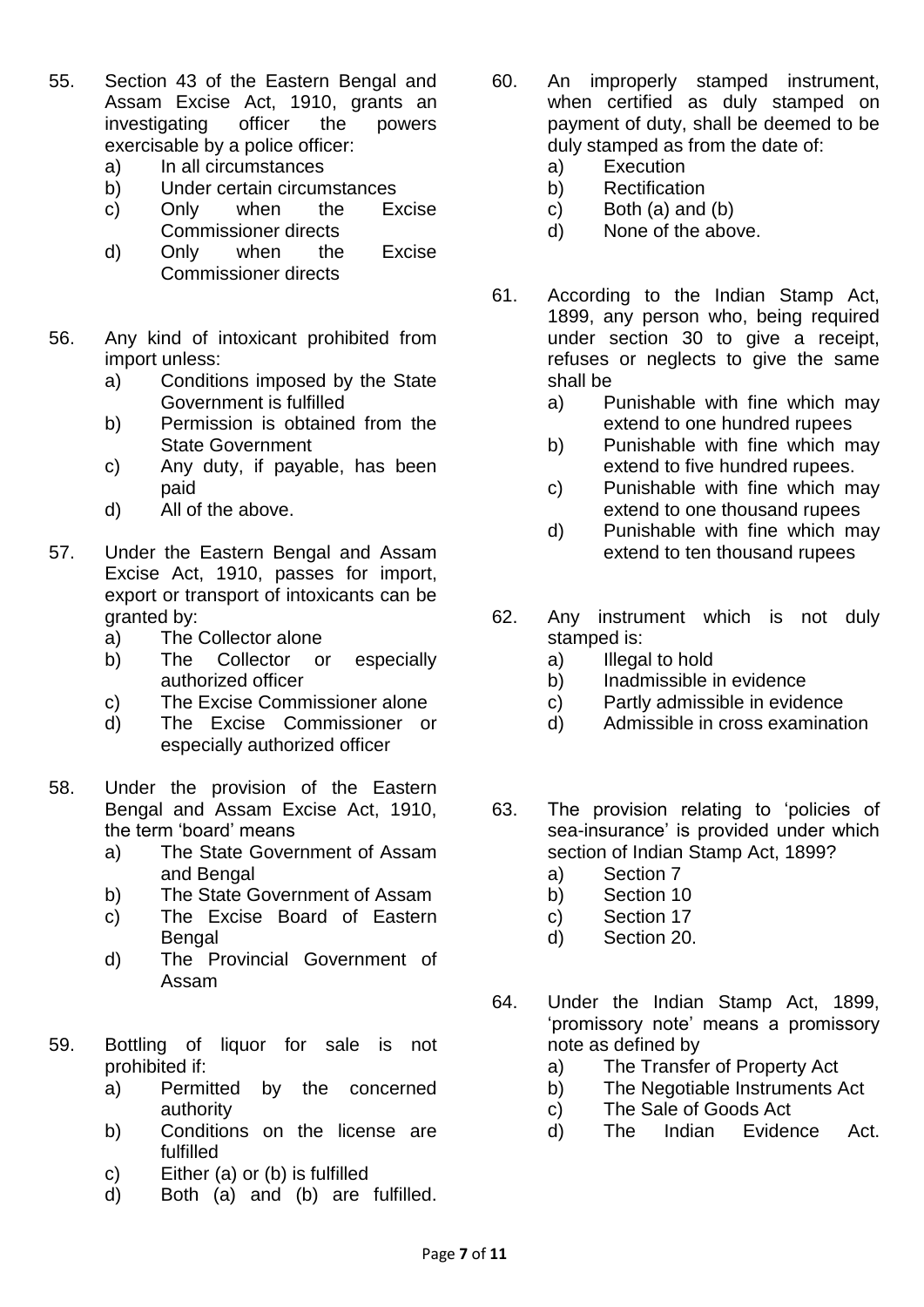- 65. Which of the following instruments shall not be chargeable with duty under the Indian Stamps Act, 1899?
	- a) Every instrument mentioned in Schedule I which, not having been previously executed by any person, is executed in India on or after the first day of July, 1899
	- b) Every bill of exchange payable otherwise than on demand or promissory note drawn or made out of India on or after that day and accepted or paid , or presented for acceptance or payment, or endorsed, transferred or otherwise negotiated, in India
	- c) Any instrument executed, by, or, on behalf of, or, in favour of, the Developer, or Unit or in connection with the carrying out of purposes of the Special Economic Zone
	- d) Every instrument or promissory note mentioned in Schedule I which, not having been previously executed by any person, is executed out of India on or after the first day of July, 1899.
- 66. Under Section 29 of the Indian Stamp Act, 1899, the expenses for providing proper stamps in case of a conveyance, in the absence of any agreement to the contrary, shall be borne by:
	- a) Grantor
	- b) Grantee
	- c) Vendor
	- d) Vendee.
- 67. An instrument inadvertently misused or rendered useless may get cancelled and allowed as spoiled stamp on an application made to:
	- a) The Stamp Commissioner six months after the date of instrument
	- b) The Collector six months after the date of instrument
	- c) The Stamp commissioner three months after the date of instrument
	- d) The Collector three months after the date of instrument
- 68. The admission of an instrument, that has been admitted in evidence, cannot be questioned at any stage of the same suit:
	- a) Can be questioned at any stage
	- b) Can be questioned only for the limited purpose of finding if the instrument is duly stamped
	- c) Can be questioned only for the limited purpose of finding if the instrument is sufficiently stamped
	- d) Except as provided in section 61 of the Act
- 69. Under the Indian Stamp Act, 1899, the following can be stamped with adhesive stamps:
	- a) Entry as an advocate, vakil or attorney on the roll of a High **Court**
	- b) Notarial acts
	- c) Transfers by endorsement of shares in any incorporated company or other body corporate
	- d) All the above.
- 70. In an appeal against order relating to compensation for acquisition of land for public purposes, the amount of fees payable shall be computed on the basis of the:
	- a) Amount awarded
	- b) Amount claimed
	- c) The difference of the above two
	- d) None of the above.
- 71. In an investigation into the annual net profits or the market value of any land, if the Court finds that the valuation is wrongly estimated, the Court may:
	- a) Refund the excess amount on demand by the owner
	- b) Refund the excess amount at its discretion
	- c) Not refund the excess amount since stamps are already cancelled
	- d) Not refund the excess amount since it is the fault of the owner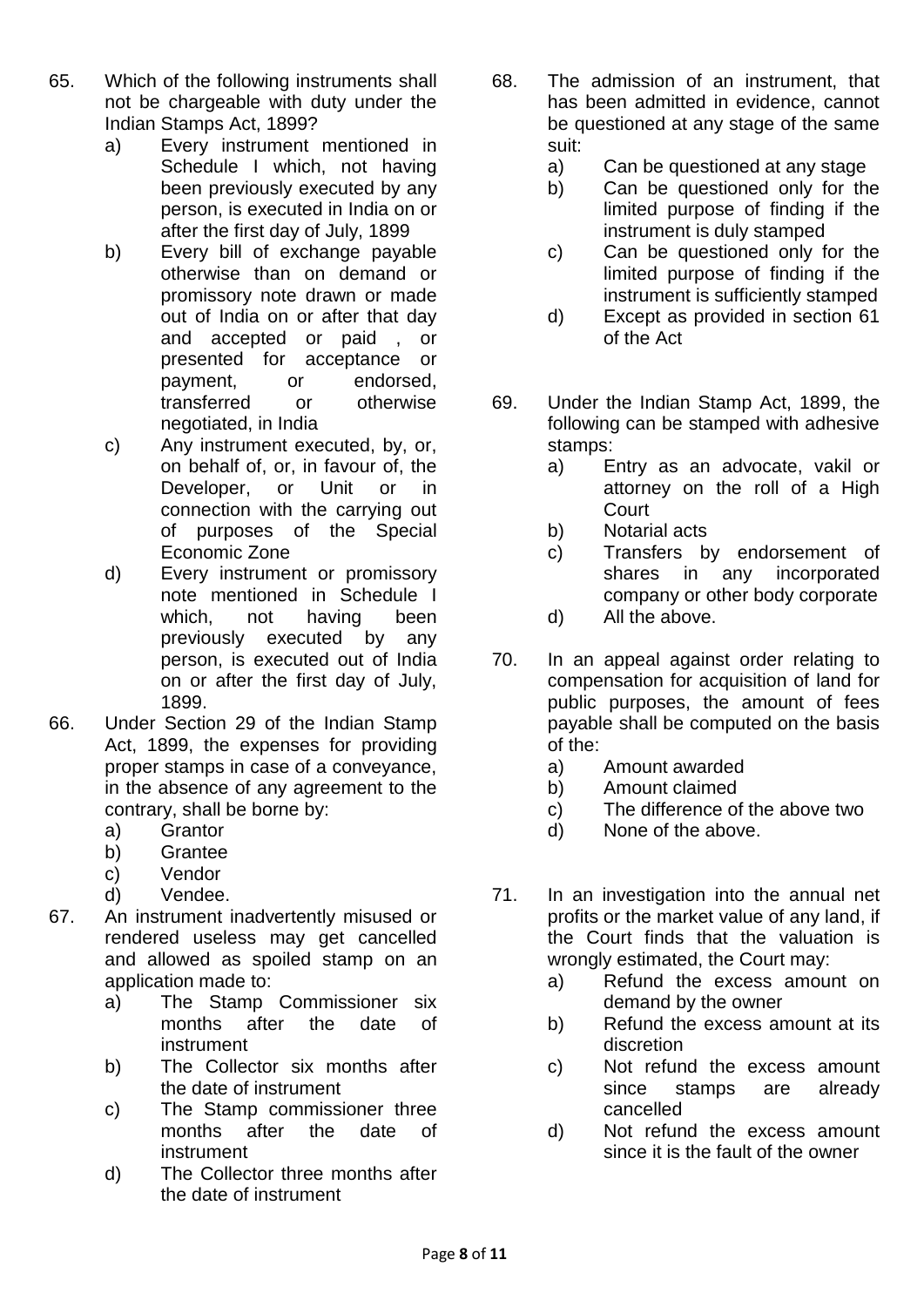- 72. The Court Fees Act, 1870 came into force
	- a)  $11<sup>th</sup>$  February, 1870
	- b)  $11<sup>th</sup> March, 1870$
	- $c)$ 1st April, 1870
	- d) 11th April, 1870.
- 73. Before any document requiring a stamp is filed or acted upon in any proceedings before the court, the stamp should be:
	- a) Signed
	- b) Cancelled
	- c) Refunded
	- d) Endorsed.
- 74. As per the Court Fees Act, 1870, tables of process fees shall be printed in:
	- a) English
	- b) Vernacular language
	- c) Both (a) and (b)
	- d) Neither (a) nor (b).
- 75. If a judgement is reversed or modified in a review application, the applicant is entitled to a refund of the excess fee paid on the application. However, such reversal or modification should be:
	- a) On the ground of mistake of fact
	- b) On the ground of mistake of law
	- c) Either (a) or (b)
	- d) At the discretion of the Court.
- 76. Which of the following statement regarding the Court Fees Act, 1870 is not correct?
	- a) The order or judgment under section 5, by the Taxing Judge is final and no appeal is maintainable
	- b) The Judges of High Court shall declare persons to be taxingofficer.
	- c) The definition of Chief Controlling Authority was repealed twice in 1870 and 1937
	- d) Appropriate Government means either the Central or State Government
- 77. Consider the following statements on the Court Fees Act, 1870.
	- I. The enactment of the Act was intended only to enhance the functioning of judiciary
	- II. Decision by the Court in which plaint or memorandum is filed shall be final and hence there is no scope for appeal
	- III. Refund of fees where Court reverses or modifies its former decision is provided under section 14
- Select the correct code
	- a) I, II and III are correct
	- b) I and III are correct
	- c) Only I is correct
	- d) None of the above.
- 78. All fees referred to in section 3 of the Court Fees Act, 1870 shall be collected by:
	- a) Cheques
	- b) Demand Drafts
	- c) Stamps
	- d) Money order.
- 79. The provision of 'recovery of penalties' under the Court Fees Act, 1870 was inserted in the year:
	- a) 1869
	- b) 1879
	- c) 1889
	- d) 1899.
- 80.The liability amongst joint borrowers as amongst themselves for agricultural loans under the Agriculturists' Loan Act, 1884, where there is a statement signed by each of them or their agents as regards their share of contribution on repayment, is determined as per:
	- a) The principle of equal share
	- b) The principle of equity
	- c) The principle of ability to contribute
	- d) The Statement.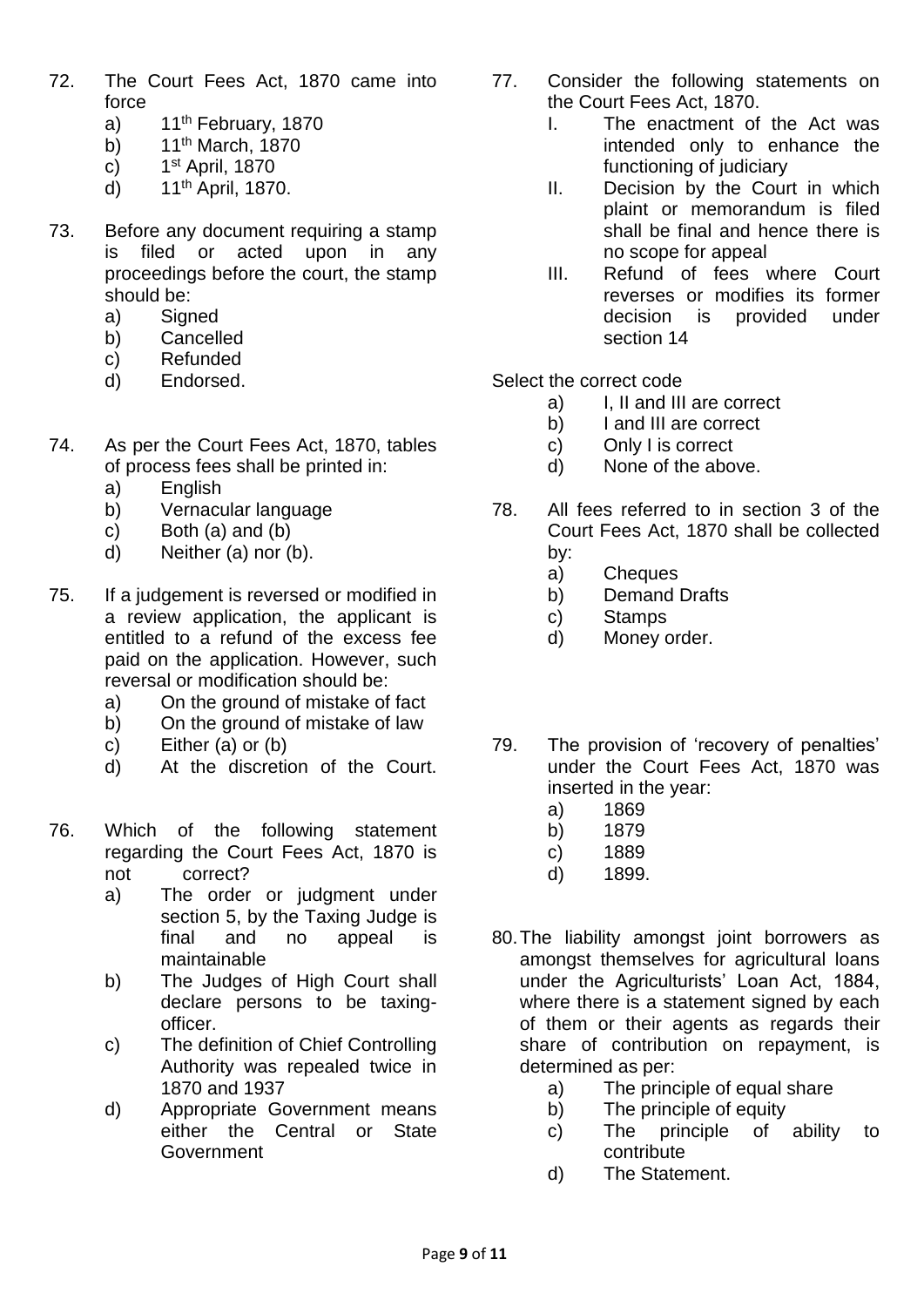- 81. The power to make rules as to loans under the Agriculturists' Loan Act, 1884, lies with:
	- a) The State Government
	- b) The Central Government
	- c) The Revenue Commissioner of a **State**
	- d) None of the above.
- 82. The extension of the Agriculturists' Loan Act, 1884, in the first instance, includes the state(s) of:
	- a) Uttar Pradesh
	- b) Assam
	- c) Delhi
	- d) All the above.
- 83. Recovery of loans made under the Agriculturists' Loan Act, 1884, may be made, in the event of non-availability of the borrower, from:
	- a) The witnesses to the loan agreement
	- b) The drafter of the loan agreement
	- c) The surety of the loan
	- d) None of the above.
- 84. A proclamation issued by the Collector of the district prohibiting the transfer of or charging of any immovable property belonging to the defaulter in the district shall be made by:
	- a) Pasting a copy of the proclamation in a conspicuous place
	- b) The beating of the drum
	- c) Any customary method
	- d) Any of the above.
- 85. Suit for the recovery of an amount stated in a certificate under the Revenue Recovery Act, 1890 must be instituted in a Civil Court having the jurisdiction of:
	- a) The office of the collector who made the certificate
	- b) The office of the collector who received the certificate
	- c) The office of the revenue commissioner who made the certificate
	- d) The office of the revenue commissioner who received the certificate
- 86. X, a defaulter, has an arrear of land revenue payable to a Collector of District A and he has property in another District B. The Collector of District A may issue a certificate for recovery of the arrears and the Collector of District B:
	- a) May not proceed to recover the arrears from X since the arrears accrue in District A
	- b) May not proceed to recover the arrears from X since he does not have concurrent jurisdiction in District A
	- c) May proceed to recover the arrears from X as if the arrears accrue in District B
	- d) May proceed to recover the arrears from X since a defaulter is a defaulter in all districts.
- 87. Under the Revenue Recovery Act, 1890, who may issue a proclamation prohibiting the transfer of or charging of any immovable property belonging to the defaulter in the district?
	- a) The Collector of a District
	- b) Any Public Officer of a District
	- c) Any Public Authority of a District
	- d) None of the above.
- 88. The term "defaulter" under the Revenue Recovery Act, 1890 includes:
	- a) A person who acts as a surety for repayment of the arrear
	- b) A person from whom an arrear of land revenue is due
	- c) Both (a) and (b)
	- d) Neither (a) nor (b)
- 89. Who gave the assent for the Revenue Recovery Act, on 14<sup>th</sup> February 1890?
	- a) The Governor-General of India
	- b) The British Parliament
	- c) Both (a) and (b)
	- d) Neither (a) nor (b).